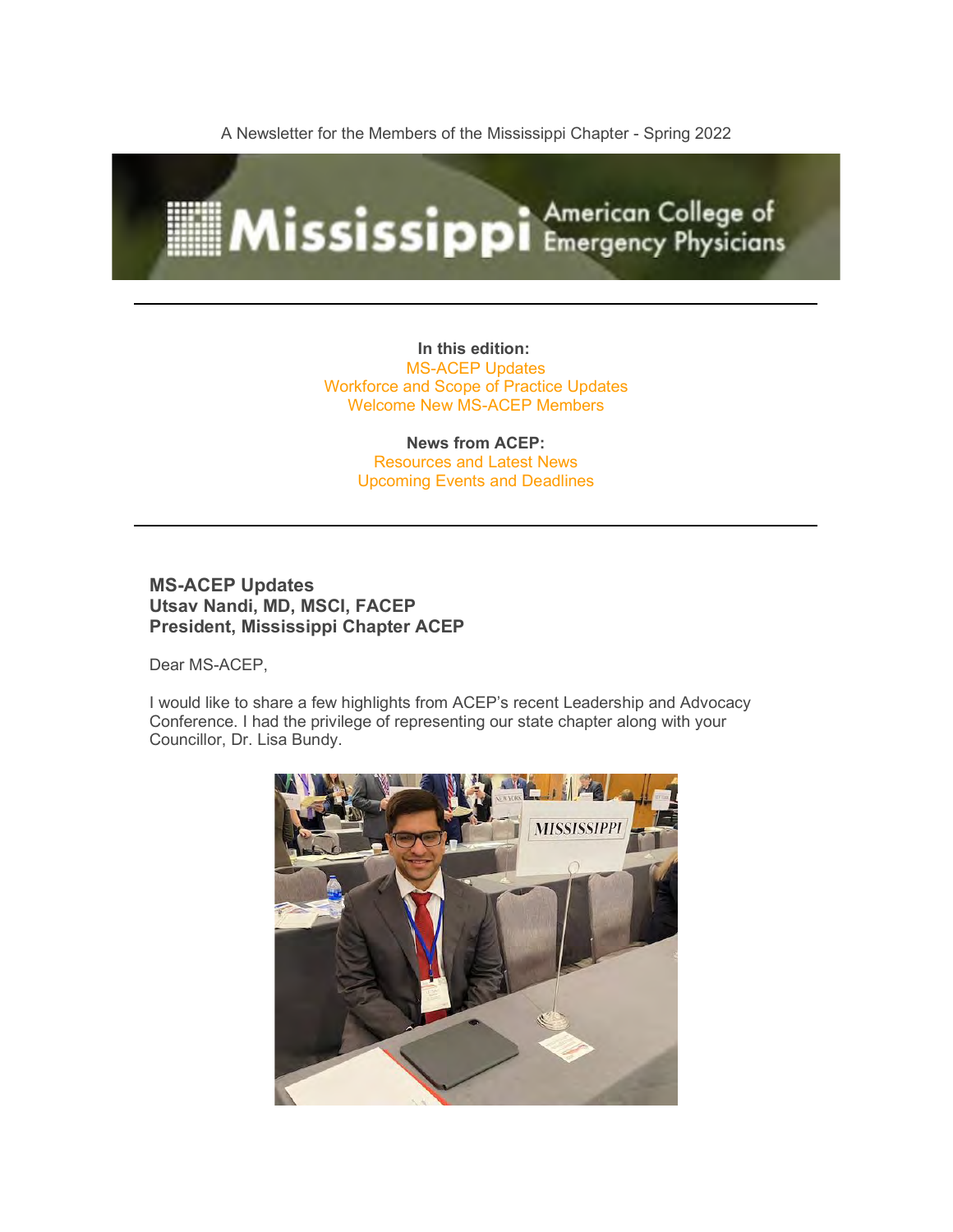Aside from education, service and research, one of ACEP's main focus areas has always been advocacy. LAC, in my mind, is the flagship of this effort. While ACEP's DC team engages with legislators, regulators and other medical society partners throughout the year, this conference brings together the frontline workers from across the country to educate and advocate on pressing, and common, issues affecting emergency physicians everywhere. Importantly, it gives our elected representatives and policy experts a chance to hear, first-hand, stories from physicians working in their districts and states.

This year, we focused on three primary issues:

- Protecting Emergency Physicians from ED Violence
- Medicare Physician Payment Reforms
- Emergency Physician Due Process Protections

I believe almost everyone reading this has either experienced or witnessed some form of workplace violence during their training and/or career. The fact that I can assume that with a fair degree of certainty is in itself alarming. As dangerous as it is to our physical and mental wellbeing, our nursing colleagues, in many circumstances, are worse off. Most of the data on this topic revealed how bad the situation was *before* the added stressors of navigating a pandemic. What's most agonizing is that a lot of graduating residents and nurses have come to accept this as "a part of the job." Surprisingly, none of the Mississippi policy staff that we interacted with had any idea that this was such a significant issue affecting healthcare workers in our state.

While a lot more needs to be done, at every level, to tackle this, ACEP believes that setting federal standards is an important first step to start ameliorating this issue. You can read a one-pager on this topic [here.](https://www.acep.org/globalassets/ed-workplace-violence-one-pager.pdf) We advocated for the "Workplace Violence Prevention for Health Care and Social Service Workers Act" that would require OSHA to issue an enforceable – and long overdue – standard to require health care employers to implement workplace violence prevention measures and reporting systems to help keep health care workers safe. [H.R. 1195](https://www.congress.gov/bill/117th-congress/house-bill/1195) passed the House last month, however, only one of [our four](https://clerk.house.gov/Votes/2021118) representatives voted for it. We were joined by the Emergency Nurses Association as part of the [No Silence on ED Violence](https://stopedviolence.org/) campaign to raise awareness about this issue and urge Congress for [swift passage of this legislation.](https://www.emergencyphysicians.org/press-releases/2022/5-4-22-acep-ena-push-for-swift-passage-of-workplace-violence-legislation)

Another issue that ACEP heard from physicians across the country was that many were deprived of the right to due process. While this gained publicity after the one of our colleagues was fired in Washington (you can read [AAEM's](https://www.aaem.org/resources/statements/position/firing-of-dr-ming-lin) and [ACEP's](https://www.emergencyphysicians.org/press-releases/2020/3-30-20-acep-strongly-supports-emergency-physicians-who-advocate-for-safer-working-conditions-amidst-pandemic) responses via the hyperlinks), it was by no means the exception. As the [one-pager](https://www.acep.org/globalassets/due-process-one-pager.pdf) on this issue notes, "ACEP urges legislators to cosponsor the "ER Hero and Patient Safety Act" when introduced to guarantee due process protections for emergency physicians, ensuring that those who provide our nation's health care safety net can effectively advocate for our patients without fear of retaliation or termination." We will be monitoring this Act and ensure that we continue to stress the importance of this to our representatives and their policy staff.

If you would like a more detailed day-by-day breakdown of activities at LAC, please visit this [website.](https://www.acep.org/home-page-redirects/latest-news/live-updates-from-the-2022-acep-leadership--advocacy-conference/) I was happy and proud that Mississippi came up a few times during the policy discussions, most notably when other chapters referenced "the Hattiesburg study" in their state-level advocacy against scope of practice expansions. Mississippi was also the focus on our advocacy day, as the Supreme Court draft opinion in the Mississippi case was leaked on the eve of our Hill visits.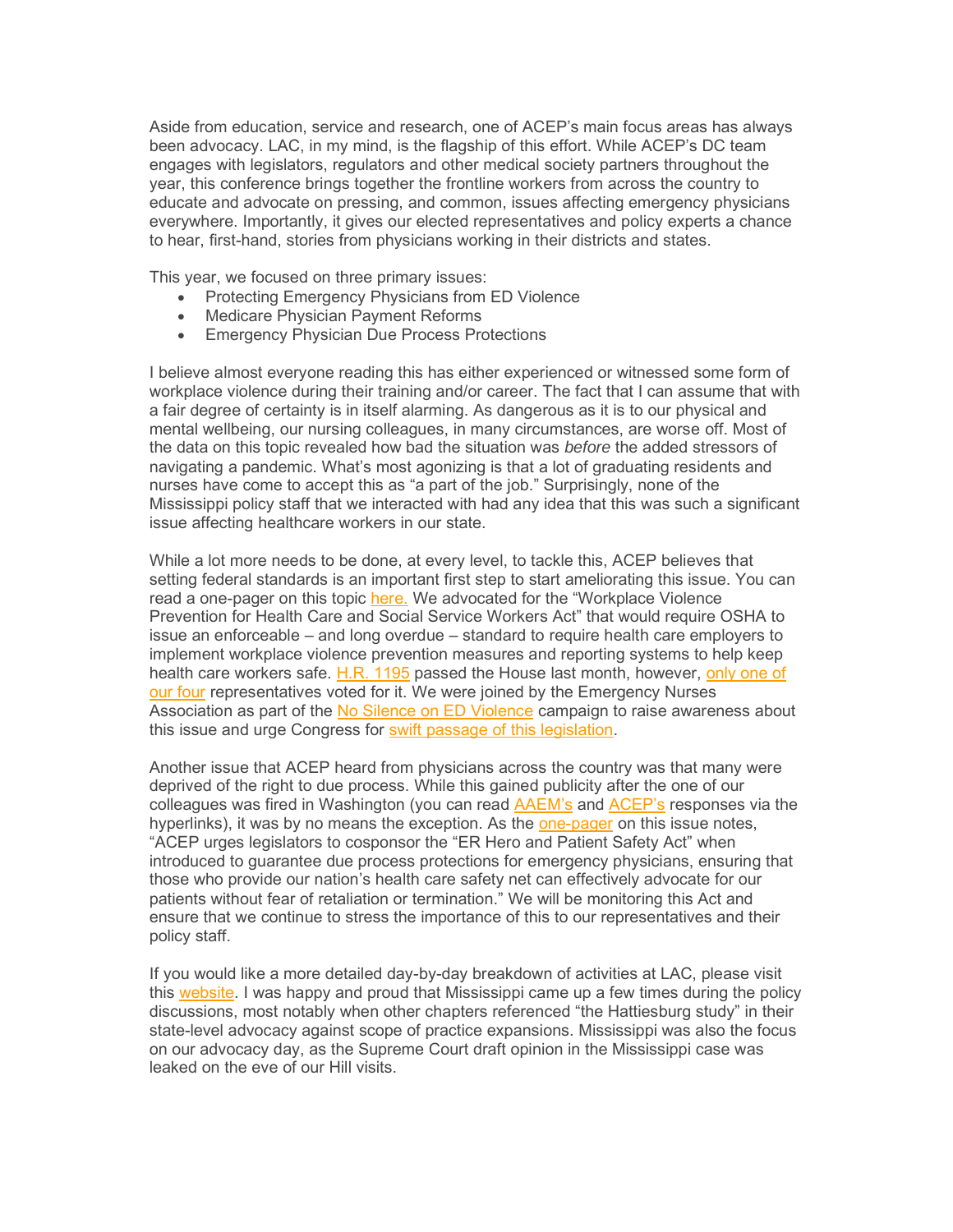

Lisa and I had a great time learning and advocating on your behalf. We, as your Board of Directors, will continue tracking these and other state and federal issues and keep you updated. If you would like to learn more about the conference or advocacy in general, please don't hesitate to reach out to any of our chapter leaders.

I hope you and yours stay healthy and safe,

Utsav

### **Workforce and Scope of Practice Update Chet Shermer, MD, FACEP MS-ACEP Councillor**

On April 28th, 2022, I had the opportunity to attend the ACEP Virtual Town Hall regarding Workforce and Scope of Practice. Although somewhat interactive, it was a prepared presentation by our ACEP President, Dr. Gillian Schmitz. Included in the discussion were ACEP President-Elect Dr. Christopher Kang, LA-ACEP leader Dr. Deborah Fletcher, and ACEP Board Member Dr. Ryan Stanton. Throughout the presentation, they displayed confidence in the ability of our College's efforts to solve the predicted oversupply of Emergency Physicians and non-physician providers encroaching upon our specialty. In addition, she stressed the strategies outlined in the 5 Pillars listed below:

#### **5 Pillars:**

- 1. Defining EM Residency Standards for the Future
- 2. Ensure Business Interests Do Not Supersede Education or Patient Care
- 3. Protect the Unique Role of Emergency Physicians
- 4. Support Emergency Physicians in All Communities
- 5. Broaden Demand for Emergency Services to Meet Evolving Needs of Our **Community**

The entire panel was open to discussions and looked forward to connecting with all ACEP members as we continue to engage this issue. The Town hall was recorded. I invite you to watch it: [EM Workforce Section Town Hall -](https://www.acep.org/life-as-a-physician/workforce/workforce-videos/workforce-minute-videos/em-workforce-section-town-hall---april-30-2022/) April 2022.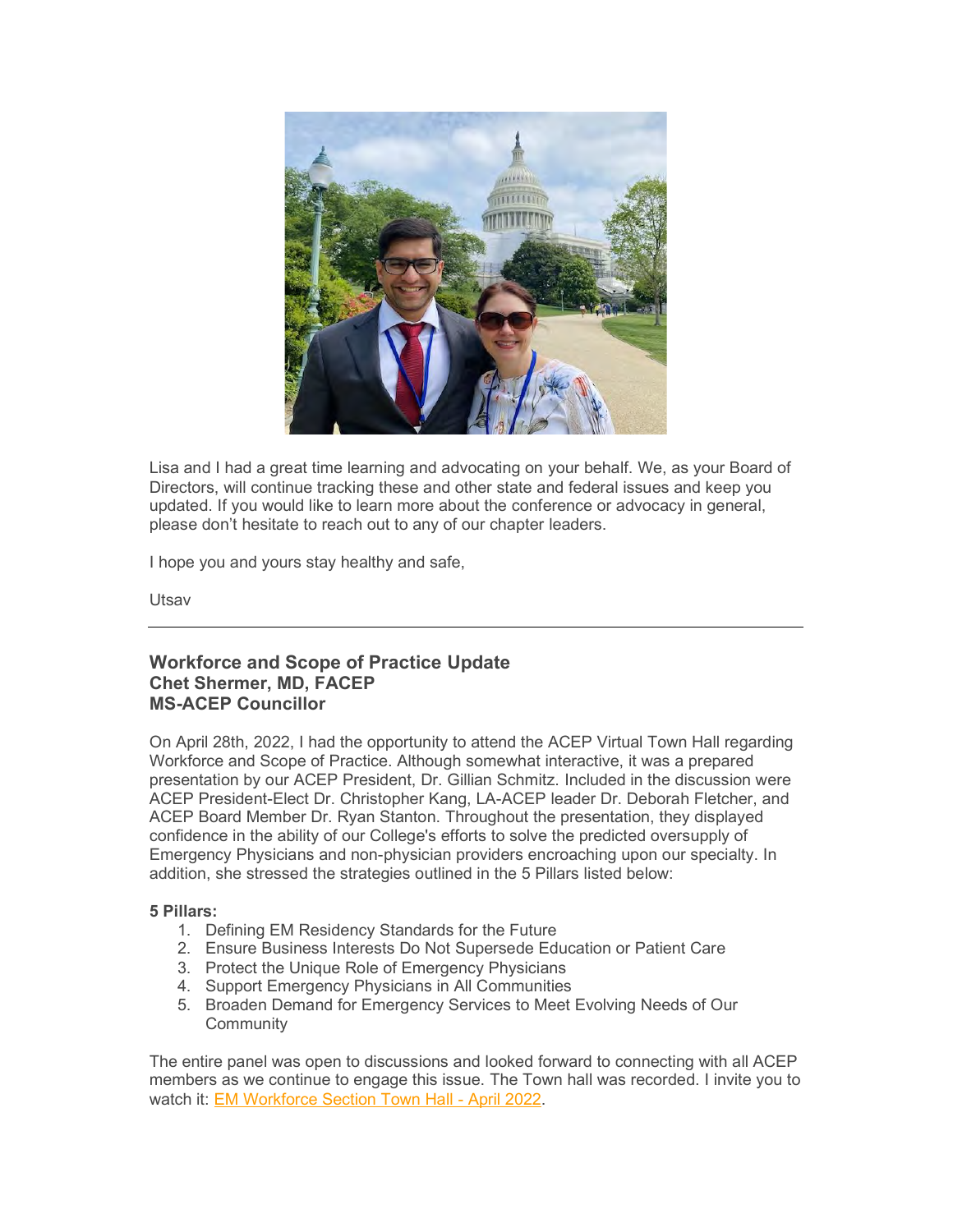Please let Fred, Lisa, or me know of any questions as the year progresses. The [2022](https://www.acep.org/acep22)  [ACEP Scientific Assembly](https://www.acep.org/acep22) and the preceding Council meeting will be here soon!

### **Welcome New MS-ACEP Members!**

Gabriel Shelton Autry, MD Jason Begue, MD, FACEP Amanda D Blackwell Ryan Canaan, DO Andrew Cooper, MD Nastassjia Debourbon, MD James Christian Huffman, MD Shane Koler, DO Will Walton Laurenzo Michael Andrew Mahoney Mary Ball Ruffin Markow, MD Fredrick Robert Martin, MD Shaylyn Rene Marvell, MD Lora Nason Lauren Ashley Powell, DO Chris Tidwell, DO Jessica Thu Vo, DO

# **FROM NATIONAL ACEP**



ADVANCING EMERGENCY CARE

**ACEP Resources & Latest News**

**ACEP Calls for Stronger Protections for Emergency Physicians Who Raise Workplace Safety Concerns:** ACEP spoke directly to the Occupational Safety and Health Administration (OSHA) during a public meeting about whistleblower protections. ACEP Council Speaker Kelly Gray-Eurom, MD, MMM, FACEP, raised [the need for due process protections](https://www.acep.org/home-page-redirects/latest-news/acep-calls-for-stronger-protections-for-emergency-physicians-who-raise-workplace-safety-concerns/) for emergency physicians on the job.

ACEP Clinical Alert: [Shortages in Iodinated Contrast Media, Baby Formula](https://www.acep.org/home-page-redirects/latest-news/clinical-alert-shortages-in-iodinated-contrast-media-baby-formula/)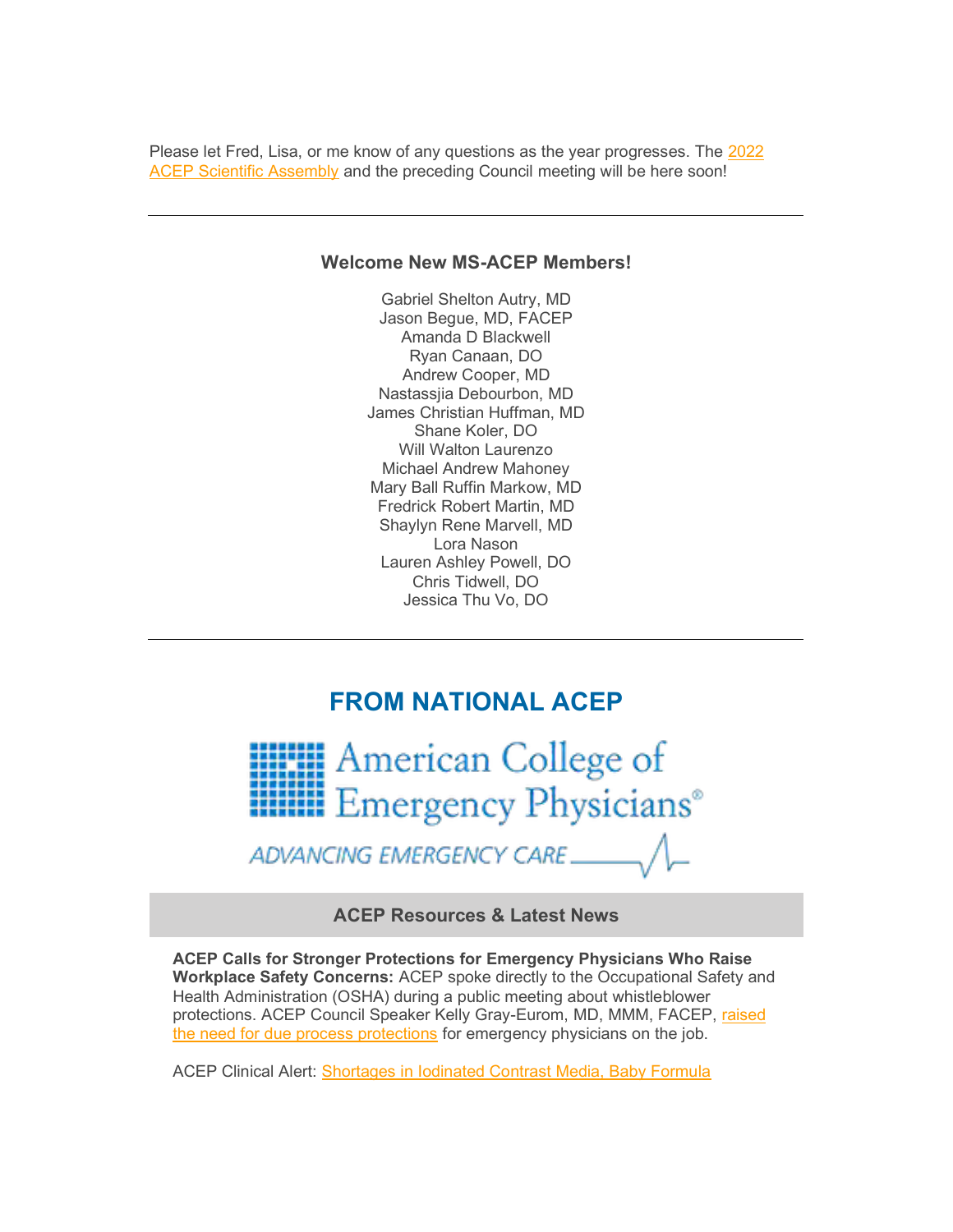#### **Workforce:**

- **A new analysis of the EM physician resident workforce in** *[Annals of](https://www.annemergmed.com/article/S0196-0644(22)00186-X/fulltext)  [Emergency Medicine](https://www.annemergmed.com/article/S0196-0644(22)00186-X/fulltext)* finds that while the number of residency programs is increasing, new programs are disproportionately located in urban areas in states with existing programs, rather than rural communities with limited access to emergency care. [Read more](https://www.emergencyphysicians.org/press-releases/2022/5-12-22-uneven-distribution-of-emergency-physician-residency-programs-can-impact-workforce-challenges-new-analysis-finds)
- **Building toward a better future, ACEP is moving forward on EM workforce initiatives**. [Watch an update](https://www.acep.org/life-as-a-physician/workforce/workforce-videos/workforce-minute-videos/em-workforce-section-town-hall---april-30-2022/) from ACEP President Dr. Gillian Schmitz on ACEP's progress during this April 28 town hall webinar hosted by the EM Workforce Section.
- **The Changing Role of Physician Assistants and Nurse Practitioners in the Emergency Department:** On May 26, ACEP's Democratic Group Practice Section is hosting a webinar with a panel discussion about best practices when using PAs and NPs in the emergency department. Topics will include ACEP's new policy on the role of PAs/NPs in the ED, economic considerations, workflow challenges, and how shared visits work. [Register](https://www.acep.org/master-calendar/the-changing-role-of-physician-assistants-and-nurse-practitioners-in-the-emergency-department/)  [for this free webinar.](https://www.acep.org/master-calendar/the-changing-role-of-physician-assistants-and-nurse-practitioners-in-the-emergency-department/)

ACEP has launched a **public campaign ["Who Takes Care of You in an](https://www.emergencyphysicians.org/article/er101/who-takes-care-of-you-in-an-emergency)  [Emergency?](https://www.emergencyphysicians.org/article/er101/who-takes-care-of-you-in-an-emergency)"** that includes a series of videos outlining unique aspects of the job and explaining the significant difference in training and education required for physicians. Here are [new scope of practice talking points.](https://www.acep.org/acep-media-hub/media-hub-articles/march-2022/scope-of-practice-talking-points/)

**Problem solving: It's what we do.** [Take a look at the issues we're tackling](https://www.acep.org/who-we-are/pulling-together-2021-annual-report/) and how you can join the cause.

More than 100 leaders, members and staff worked together to create **[ACEP's new](https://www.acep.org/strategicplan/)  [strategic plan!](https://www.acep.org/strategicplan/) It's an important roadmap for our future.** Together we'll build a better future for emergency physicians everywhere!

### **It's Emergency Medicine Wellness Week!**

May is Mental Health Awareness Month, and ACEP's Wellness Section is marking the occasion by kicking off its annual Emergency Medicine Wellness Week tomorrow, May 22. View more physician wellness resources by visiting [ACEP's](https://www.acep.org/wellness/)  [Wellness Hub.](https://www.acep.org/wellness/)

The **[May issue of](https://www.acepnow.com/issues/?issue=acep-now-vol-41-no-05-may-2022) ACEP Now features new articles focused on behavioral health**, including [The Importance of System-Level Wellness](https://www.acepnow.com/article/importance-of-system-level-wellness/) and [How to](https://www.acepnow.com/article/how-can-they-refuse/)  Approach [Psychiatric Patients who Wish to](https://www.acepnow.com/article/how-can-they-refuse/) Refuse Treatment in the ED.

# **Advocacy:**

**Help Move the Workplace Violence Prevention Bill Forward!** Ask your U.S. Senators to co-sponsor and support the "Workplace Violence Prevention for Health Care and Social Service Workers Act" (S.4182). [Take Action!](https://www.acep.org/federal-advocacy/federal-advocacy-overview/advocacy-action-center/)

On May 4, ACEP and the Emergency Nurses Association hosted a press event at Capitol Hill to increase public awareness of workplace violence in the emergency department and to push for swift passage of the "Workplace Violence Prevention for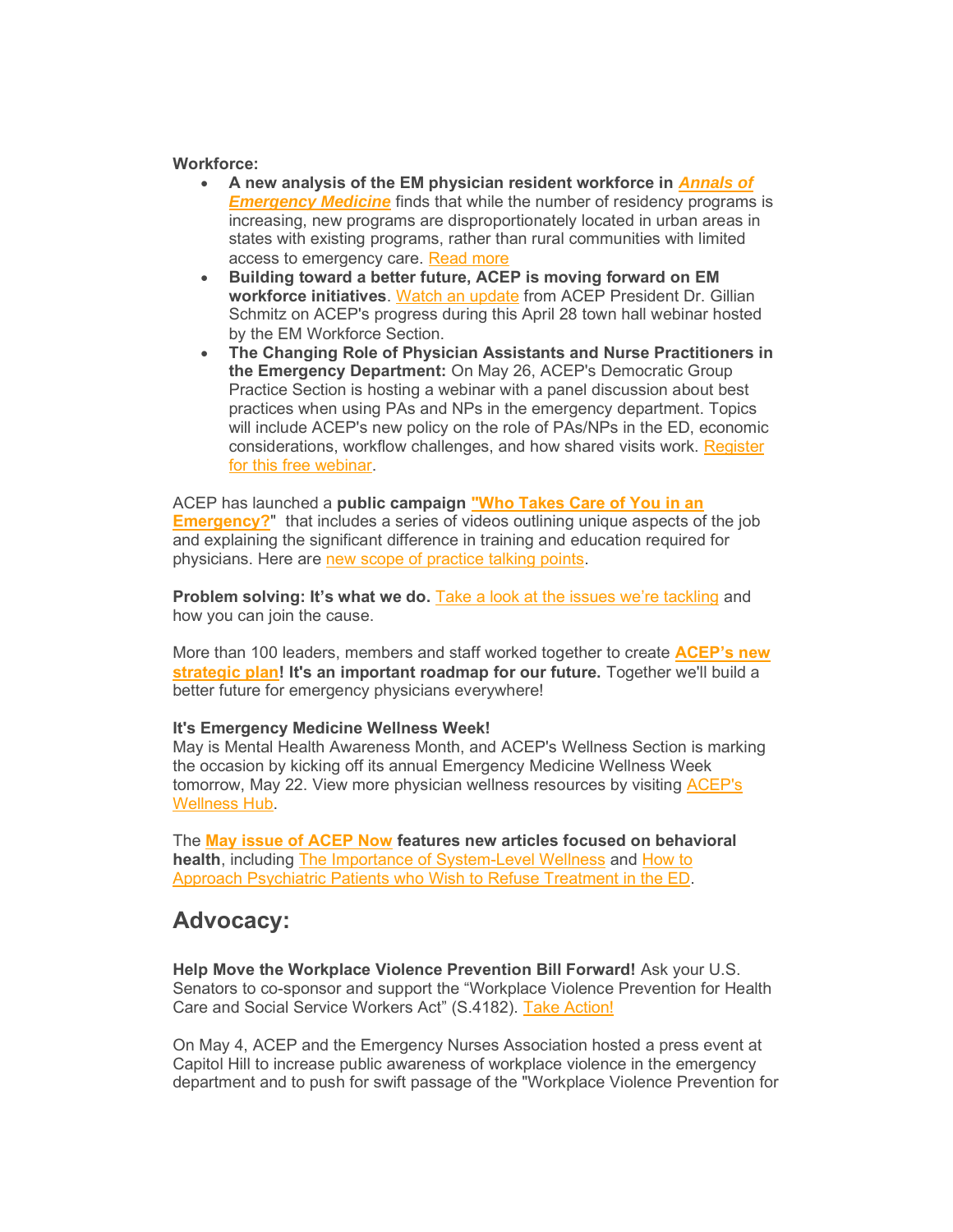Health Care and Social Service Workers Act." Read the press release with more [information about the bill.](http://sm1.multiview.com/t/gcH1AAkbaBPWNYQdQMBOmC0ZyEYsaY47UPZ2caaaaY47BRH4C4oaa?j=wXkdmema~25EqkSof.yhq~amp;T=wXkdmema~25EqkSof.yhq~amp;b=Ne~amp;7=) Watch the **[Facebook Live recording](https://www.facebook.com/watch/live/?extid=NS-UNK-UNK-UNK-IOS_GK0T-GK1C&ref=watch_permalink&v=354834690042755) of the press event.** 

### **No Surprises Act**

In the latest twist, the government requests Texas court place a "hold" on its surprise billing appeal. [What does this mean for ACEP's lawsuit?](https://www.emergencyphysicians.org/press-releases/2022/in-latest-twist-government-requests-texas-court-place-hold-on-its-surprise-billing-appeal) [Dive deeper and learn more](https://www.acep.org/federal-advocacy/federal-advocacy-overview/acep4u/acep4u-out-of-network/) about ACEP's many years of advocacy on this issue that led up to this law.

### **Prioritize Physician Mental Health**

It's Mental Health Month and a good time to look at the recently-passed Dr. Lorna Breen Act. This vital legislation, named after an ACEP member who struggled and was tragically lost during the first surge of the pandemic, went from an idea to a law that will help protect the emotional health and wellbeing of emergency physicians. [See ACEP's Role.](https://www.acep.org/federal-advocacy/mental-health/dr.-lorna-breen-health-care-provider-protection-act/)

# **Regulatory Updates:**

- [NEW BLOG SERIES: Value based Care in Emergency Medicine--](https://www.acep.org/federal-advocacy/federal-advocacy-overview/regs--eggs/regs--eggs-articles/regs--eggs---may-19-2022/) an [Overview](https://www.acep.org/federal-advocacy/federal-advocacy-overview/regs--eggs/regs--eggs-articles/regs--eggs---may-19-2022/) (5/19/22)
- [CMS Finalizes New Network Adequacy Requirements for Certain Private](https://www.acep.org/federal-advocacy/federal-advocacy-overview/regs--eggs/regs--eggs-articles/regs--eggs---may-12-2022/)  [Health Plans](https://www.acep.org/federal-advocacy/federal-advocacy-overview/regs--eggs/regs--eggs-articles/regs--eggs---may-12-2022/) (5/12/22)
- [No Alternative Payment Model for Emergency Physicians and other](https://www.acep.org/federal-advocacy/federal-advocacy-overview/regs--eggs/regs--eggs-articles/regs--eggs---may-5-2022/)  [Specialists…The AMA Has a Proposed Solution](https://www.acep.org/federal-advocacy/federal-advocacy-overview/regs--eggs/regs--eggs-articles/regs--eggs---may-5-2022/) (5/5/22)
- [ACEP Responds to FTC and DOJ Request for Information on Mergers and](https://www.acep.org/federal-advocacy/federal-advocacy-overview/regs--eggs/regs--eggs-articles/regs--eggs---april-21-2022/)  [Acquisitions in Health Care](https://www.acep.org/federal-advocacy/federal-advocacy-overview/regs--eggs/regs--eggs-articles/regs--eggs---april-21-2022/) (4/21/22)

## **Upcoming ACEP Events and Deadlines**

- **May 25 | 10:00 AM - 1:05 PM Central:** [ACEP Virtual Grand Rounds -](https://www.acep.org/education/cme/continuing-education/virtual-grand-rounds/) [Metabolic and Endocrine Emergencies](https://www.acep.org/education/cme/continuing-education/virtual-grand-rounds/)
- **May 26:** [The Changing Role of Physician Assistants and Nurse](https://www.acep.org/master-calendar/the-changing-role-of-physician-assistants-and-nurse-practitioners-in-the-emergency-department/)  [Practitioners in the Emergency Department](https://www.acep.org/master-calendar/the-changing-role-of-physician-assistants-and-nurse-practitioners-in-the-emergency-department/) - Webinar hosted by the ACEP Democratic Group Practice Section
- May 31: Last day to utilize current [student loan rate discount for](https://www.acep.org/membership/membership/benefits-of-membership/member-benefits/benefits-articles/sofi/) ACEP [members](https://www.acep.org/membership/membership/benefits-of-membership/member-benefits/benefits-articles/sofi/)
- **May 31**: Last day to join the [ACEP22 QI Challenge](https://www.acep.org/administration/quality/quality-article-pages/acep-qi-challenge/)
- **June 1:** [Weird Baby Stuff: Managing Brief Resolved Unexplained Events](https://www.acep.org/master-calendar/weird-baby-stuff-managing-brief-resolved-unexplained-events/) Webinar hosted by the ACEP Pediatric Emergency Medicine Section
- **June 16:** [Breaking Down Barriers to ED Care for People with Sickle Cell](https://www.acep.org/master-calendar/breaking-down-barriers-to-ed-care-for-people-with-sickle-cell-disease/)  [Disease](https://www.acep.org/master-calendar/breaking-down-barriers-to-ed-care-for-people-with-sickle-cell-disease/) - Webinar hosted by the CDC
- **June 16**: [EM Clinical Support Tool for Sickle Cell Disease](http://sickleecho.org/)
- **June 17:** Last day to apply for the new [EMF health policy scholar](https://www.emfoundation.org/grants/apply-for-a-grant/) grant
- **June 20:** [Caring for our Heroes: Special Considerations for Treating](https://www.acep.org/master-calendar/caring-for-our-heroes-special-considerations-for-treating-veterans-in-emergency-departments--/)  [Veterans in Emergency Departments](https://www.acep.org/master-calendar/caring-for-our-heroes-special-considerations-for-treating-veterans-in-emergency-departments--/) - Webinar hosted by ACEP
- **Aug. 23-25:** [Independent EM Group Master Class](https://www.acep.org/Indyclass)
- **Nov. 11**: Last day to submit [ACEP23 course proposals](https://www.acep.org/education/meetings/scientific-assembly-course-proposal-form/)